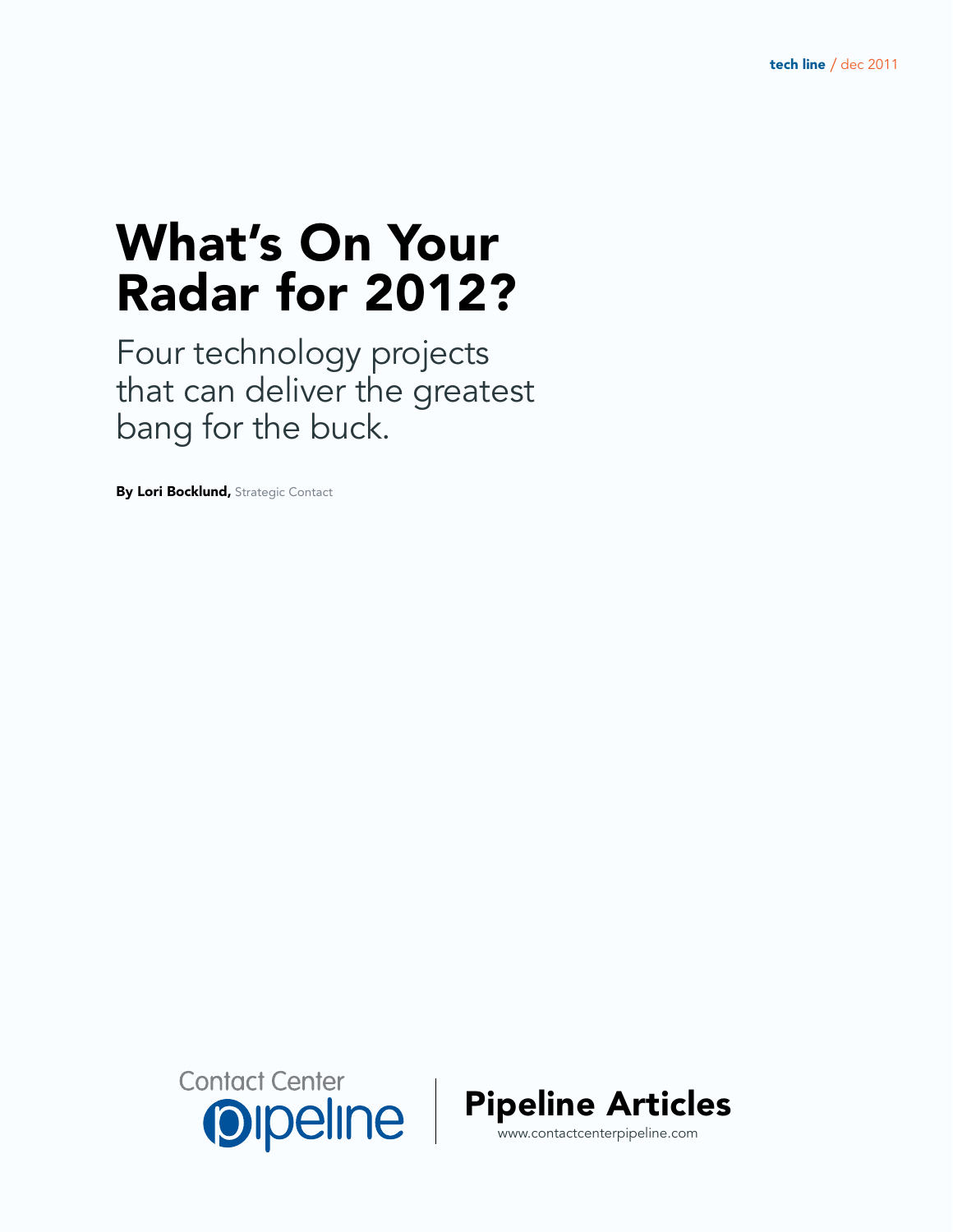Lori Bocklund Strategic Contact



**I I** seems like only yesterday that we budgeted and planned for 2011. Now 2012 is upon us. We're hearing that companies are ready to invest in their contact centers—because they can, or because they must. With no shorta or because they must. With no shortage of projects vying for your attention, we thought we'd sift through the noise and highlight four areas that merit serious consideration in maturity and penchant for innovation, it's worth exploring these possibilities and determining the fit for your business.

**t seems like only yesterday that we budgeted and planned for 2011.** Now 2012 is upon us. We're hearing that companies are ready to invest in their contact centers—because they can,

#### Multimedia Routing and Reporting

For over 10 years, we've been talking about multimedia silos and the myriad of challenges they present for contact centers. Unfortunately, there has been little movement toward solid routing and reporting of media other than voice. Even when centers handle other media (such as fax or email), they are generally separate and often involve manual routing and little, if any, reporting (e.g., email routing using Outlook or Lotus Notes with no performance targets or reporting). To be honest, we're not terribly surprised. Real-time voice still dominates the scene with email playing second fiddle. But the growing popularity of chat, social media and mobile apps is pushing centers to expand their channel support. A siloed approach to contact management won't be scalable or sustainable in the coming years.

*What does it mean to break down the silos and manage multimedia contacts holistically?*

- **A common routing and reporting engine manages all contacts**
- **Resource optimization across all media**
- **Customer experience optimization across all media**
- **Integrated administrative tools provide the means to gather insights about all forms of contact while providing an efficient means to manage them**

It takes significant investment in people, process and technology to reach multimedia nirvana. We don't expect an industrywide transformation in 2012. But if you are pursuing a new "phone system," ACD, voice platform or whatever you call it in the next 12 months, multimedia contact management needs a prominent place in your requirements specification and deliberations. [You don't need technology to be a stumbling block when your people and processes are ready to go!] If a platform change isn't in the cards, engage in dialog with existing vendor(s) and/or third parties to build a multimedia technology roadmap, leveraging and enhancing your existing environment. You may find upgrades that make quantum improvements in contact management. And you may discover tools that you've already purchased and simply aren't using! Any step in the right direction will benefit you and your customers.

#### Desktop Optimization

We've been beating the drum on desktop optimization for a number of years, as well. Messy, clunky, non-integrated applications drag down agent efficiency and ability to serve customers in excellence. In fact, we marvel at agents' skill and creativity in making the best of difficult circumstances! Yet "cleaning up" the desktop isn't just about integrating different systems. With desktop analytics, you'll be able to see what people are doing (or not doing), what works (or doesn't work), where you've got performance issues, and where compliance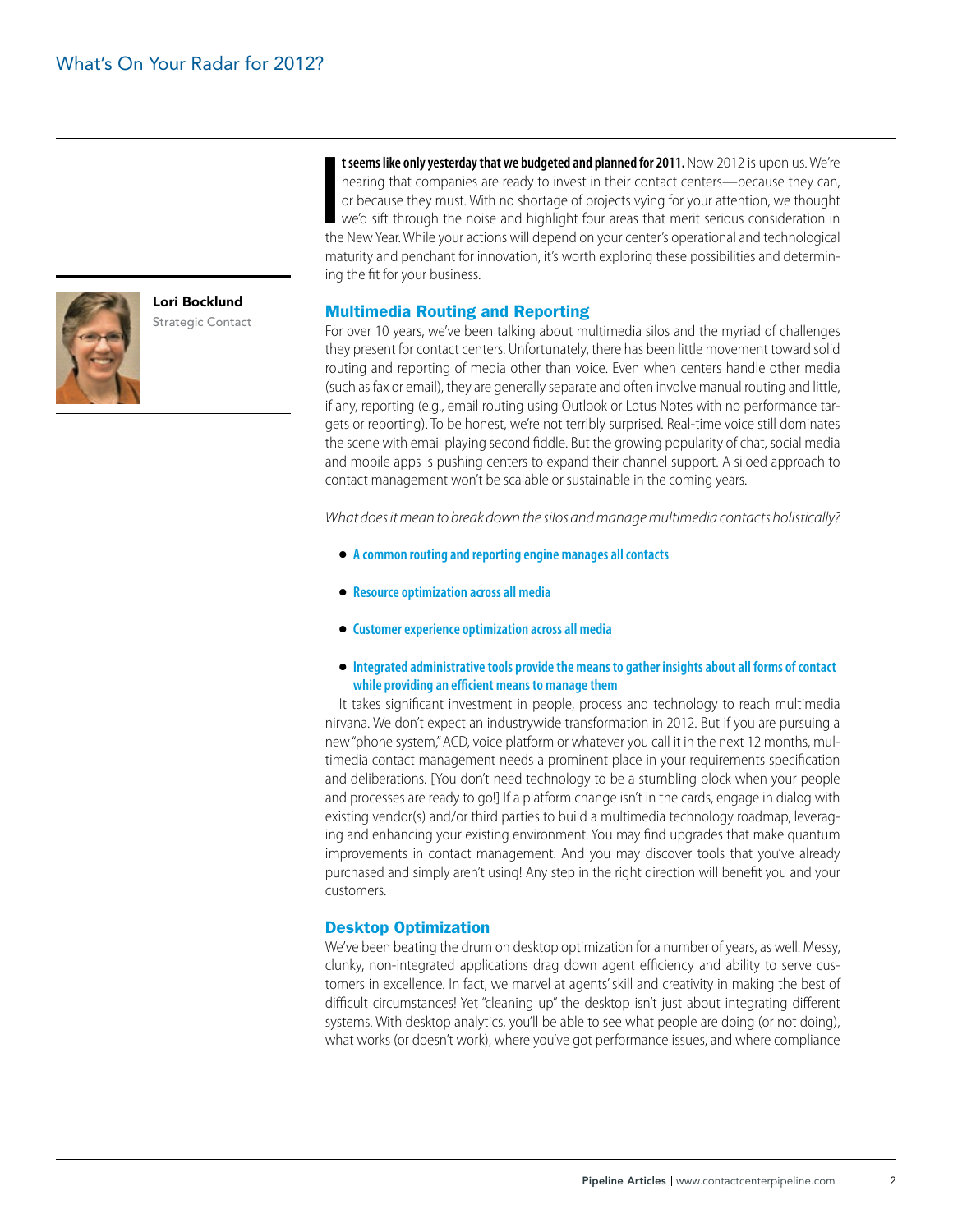### Table 1: Top Opportunities to Put on Your Radar

| <b>Potential Technology on Your Radar</b>                         | <b>Opportunity</b>                                                                                                                                                                                                                   | Options*                                                                                                                                                                                                                                                                 |
|-------------------------------------------------------------------|--------------------------------------------------------------------------------------------------------------------------------------------------------------------------------------------------------------------------------------|--------------------------------------------------------------------------------------------------------------------------------------------------------------------------------------------------------------------------------------------------------------------------|
| <b>MULTIMEDIA ROUTING AND REPORTING</b><br>(MMRR)                 | ■ Blended multimedia routing engine<br><b>Blended multimedia reporting engine</b><br>Common administrative tool                                                                                                                      | ▶ ACD vendors for their multimedia routing and<br>reporting engines (e.g., Avaya, Cisco, Genesys, Aspect,<br>Interactive Intelligence)<br>Inird parties with MMRR that integrate with your<br>systems                                                                    |
| <b>DESKTOP INTEGRATION, ANALYTICS AND</b><br><b>COLLABORATION</b> | • Consolidated desktop application integration<br>into existing systems<br>Desktop analytics capturing events and time<br>in systems, applications<br>Desktop collaboration tools to communicate<br>internally and/or with customers | ▶ Vendors focused on desktop improvement<br>(e.g., Jacada, OpenSpan, Cicero)<br>▶ Performance tool vendors for desktop analytics<br>(e.g., Verint, Nice, Aspect)<br>■ "Unified Communications" vendors<br>▶ Niche vendors with targeted applications<br>(e.g., LiveLOOK) |
| <b>KNOWLEDGE MANAGEMENT AND WIKIS</b>                             | • Shared and updated information across<br>internal resources (center and across)<br>enterprise)<br>Shared and updated information with<br>customers for self service                                                                | • KM modules that are part of CRM solutions (e.g., via<br>Oracle, SAP, SalesForce.com)<br>▶ Wikis (e.g., via SocialText, PBWiki/PBWorks)<br>• Microsoft SharePoint 2010                                                                                                  |
| <b>REPORTING AND ANALYTICS</b>                                    | Improved reporting for specific systems,<br>media, applications<br>Scorecards/dashboards leveraging<br>information from various systems<br>Analytics tools (speech, text, data, desktop)                                             | ▶ Existing system vendors<br>▶ Performance tool vendors for analytics (e.g., Verint,<br>NICE, Aspect)<br>Niche vendors (e.g., Nexidia, HardMetrics)                                                                                                                      |

\* Consider both premise and hosted or "cloud-based" solutions

problems arise, to name a few.

Taking a serious look at the agent desktop in this multichannel world also includes considering collaboration tools. They're an invaluable resource for facilitating discussions among peers, as well as with contact center leaders and/or subject-matter experts—especially for centers with a significant number of remote workers or the need to tap others beyond the contact center walls. They can also engage agents in interacting with customers via the web and/or mobile apps.

We believe desktop complexity may be the biggest hindrance for achieving contact centers' goals, whether it's service optimization (FCR, contact handling efficiency, etc.) or sales expansion (cross-sell, close rate, order size, etc.). It's time to fix the problem. Fortunately, there are solutions out there that won't overly burden your IT and other project staff or your bank account.

If you do nothing else in 2012, get educated on options for desktop integration, desktop analytics and collaboration tools. Factor these tools into your technology roadmap and develop a timeline for implementation. If you're tempted to push it off and "make do" for one more year, keep this in mind: the longer you wait, the more operational cost you incur and the more revenue opportunities pass you by.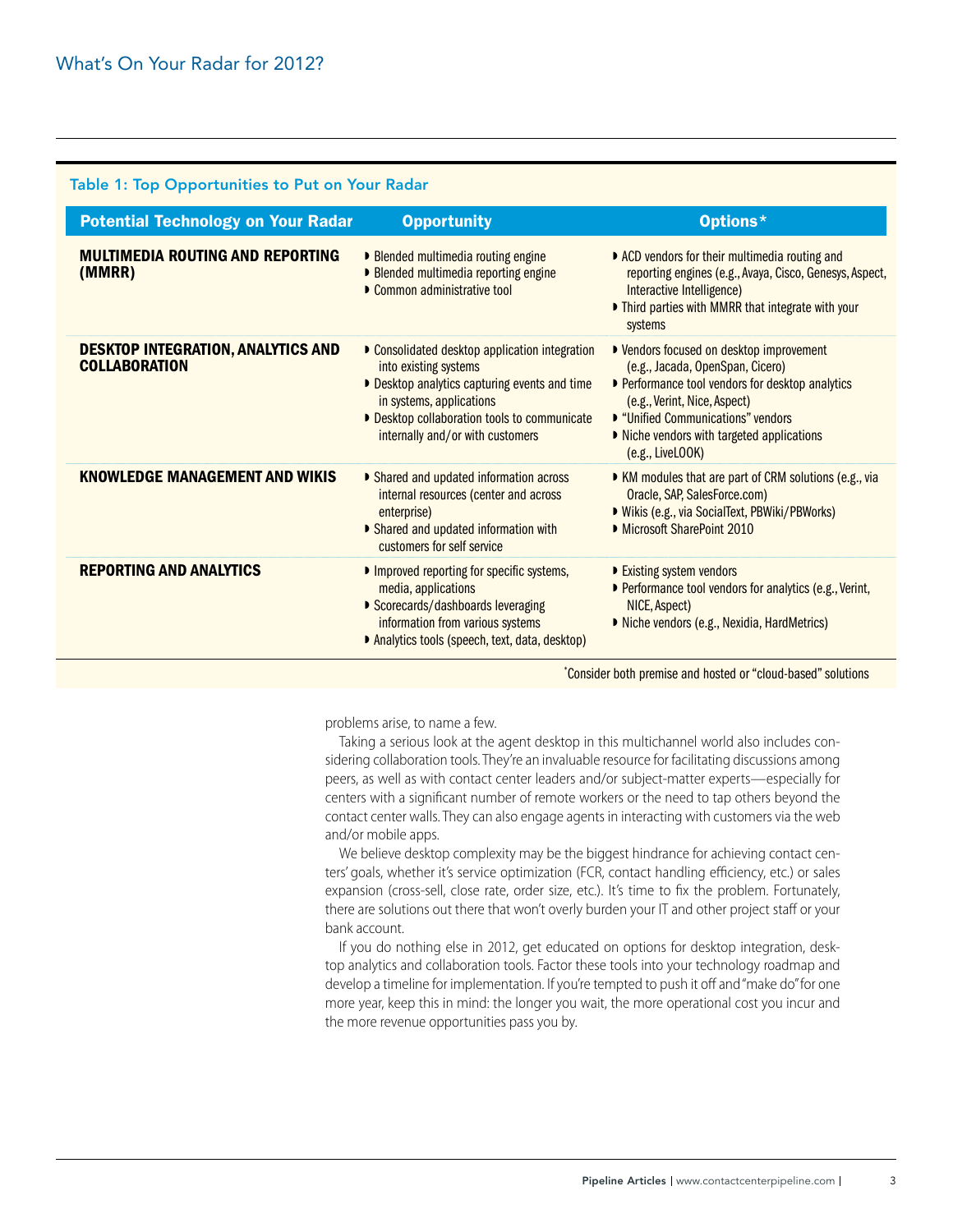#### Knowledge Management and Wikis

In all likelihood, your most experienced, skilled, "go to" agents have a vast warehouse of information in their heads and in their personal filing systems to respond to customer requests and help out their colleagues when they hit a tough question. Your center may also have some homegrown, user *un*-friendly and difficult-to-navigate tools housing unapproved, out of date and oft-ignored information. What would it be like if *all* of your agents had access to a wealth of accurate, approved, consistent, readily available knowledge at their fingertips? How would customers feel if they could tap into some or all of those repositories, as well? Enter knowledge management and wikis.

Knowledge management (KM) systems provide a structured, controlled means to retrieve and catalog information from a myriad of sources. They're a great choice for centers with a lot of (likely dispersed) existing information, the requisite resources to design and implement the software, as well as manage submission, editing and approval of content. For folks with modest resources and/or less stringent needs for control, or a desire to move farther, faster, wikis can get the job done, as well. They're special-purpose websites that give nontechnical users the wherewithal to create and edit any number of interlinked web pages using a simplified markup language or text editor. An integrated search engine delivers content by titles, keywords and phrases. [Think Wikipedia.] Whereas KM generally cedes power to a governing body with a "knowledge manager," wikis typically give power to the people with a "community manager."

In their respective elements, KM solutions and wikis repeatedly demonstrate solid business cases with benefits for reps, customer self-service and assisted service. *The technology is growing in importance given changes in the customer interaction model:*

- **Customers want to succeed in their channel of choice on the first try. They don't want to be put on hold, transferred between reps, transferred across channels or, heaven forbid, called back. The customer experience depends on real-time access to structured and unstructured information.**
- Self-governing communities offer advice, solve problems, share ideas and collaborate in the **world of social media. They don't wait for the wizard to come out from behind the curtain.**
- **The products and services and associated customer interactions have become more complex. "It takes a village" to serve the internal and external constituencies.**

There are so many products and solutions that are ready-made for this application that there's no excuse to delay. Most of the KM vendors have been bought by the industry's heavy-hitters in CRM. In all likelihood, one of your prominent desktop applications has a KM module that could be turned up with relatively modest effort. [Perhaps you already licensed it, but aren't yet using it!] Wikis are a proven technology that can be licensed as cloud-based solutions on a trial or permanent basis. If nothing else, SharePoint 2010 has wiki capabilities that we see many centers deploying relatively quickly and without much cost. SharePoint may limit your range of motion for external users, but you'll gain experience internally as you rally support for a comprehensive solution.

#### Reporting and Analysis

A long as you are in the contact center business, you will be tasked with creating meaning out of data and leveraging the insights you glean. The more your center grows and changes,

**Companies are ready to invest in their contact centers because they can, or because they must.**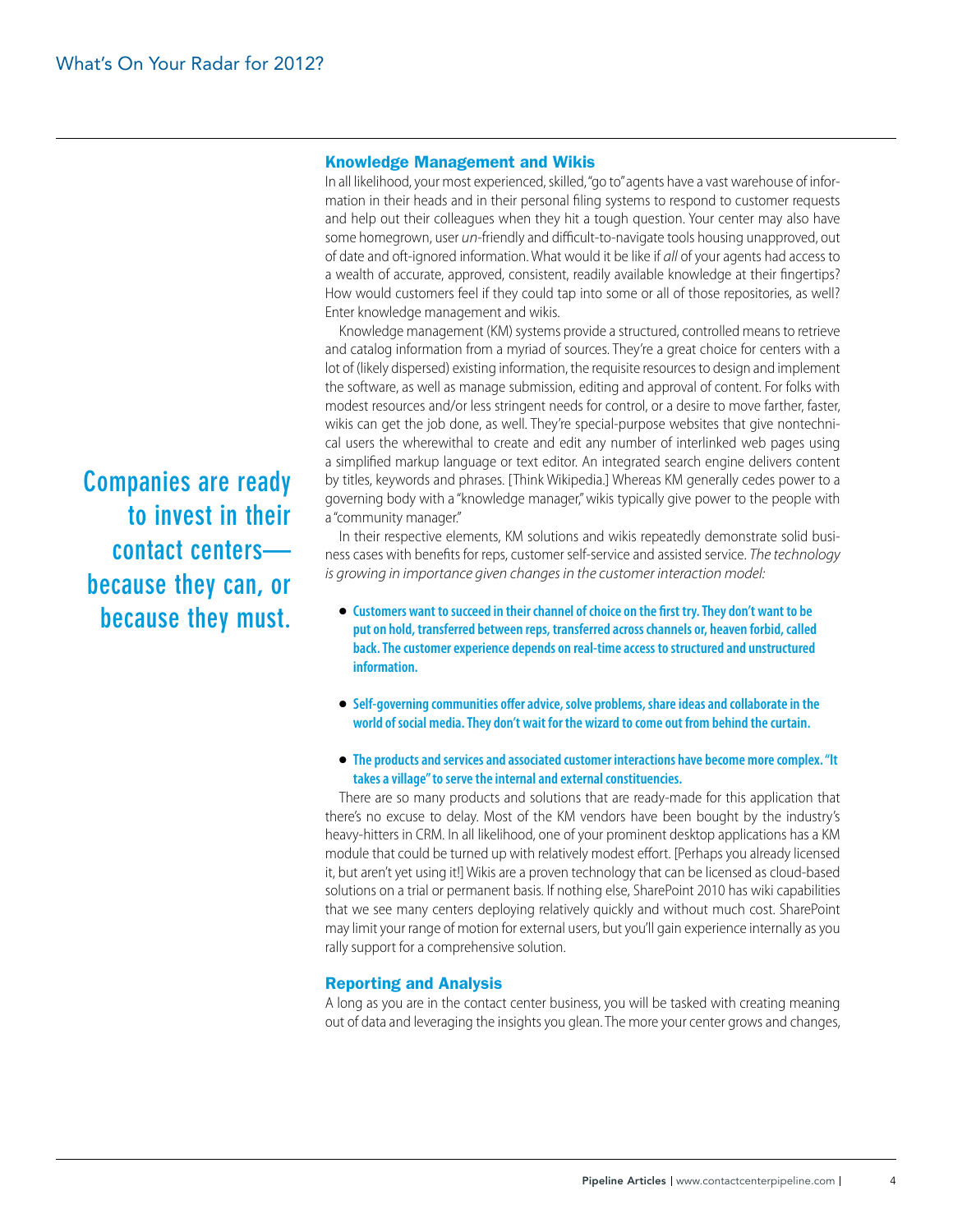**Consider Maturity and Penchant for Innovation When Defining Plans**

**Figure 1,** *right*



#### Operational and Technological Maturity

the greater the need to address analytics. It starts with defining metrics (hopefully balanced) that align with business and operational goals. It demands that you look at your ability to capture, track, report, trend, analyze and act on data to optimize your environment. And it challenges you to identify gaps that need to be filled and performance tools that drive and measure achievement. *Some specific technology considerations include:*

- **Improved reports and reporting tools, even if you simply revisit and fine-tune existing applications (e.g., ACD reports, IVR reports, other media) and/or blend production and effort metrics (Customer Information system and Phone/other media reporting)**
- **Integrated Quality Assurance and Voice of the Customer processes and tools**
- **Consolidated reporting into scorecards/dashboards**
- **Analytics tools (speech, text, data, desktop) targeted to your specific needs and/or integrated into suites**

Your existing vendors are a good place to start the ball rolling, whether for ACD, IVR or performance tools. The bigger players in the performance tool market have integrated suites and now mid-tier performance optimization companies have fairly comprehensive suites, as well. And there are some targeted players with core competencies in select areas if that's what you need. If all else fails, the data you have may just need Crystal or another custom reporting tool to give you more value.

## Setting and Pursuing Priorities

Consider Figure 1 as an aid to prioritize changes in your center. Take a careful and honest look at where you are with both operations and technology, and gauge your vision and readiness to innovate. Your focus is first on using what you have in new and different ways. Then you can identify the "next great thing" that will help you transform your business.

We've given you four major areas to consider in addition to the "hot topics" that continue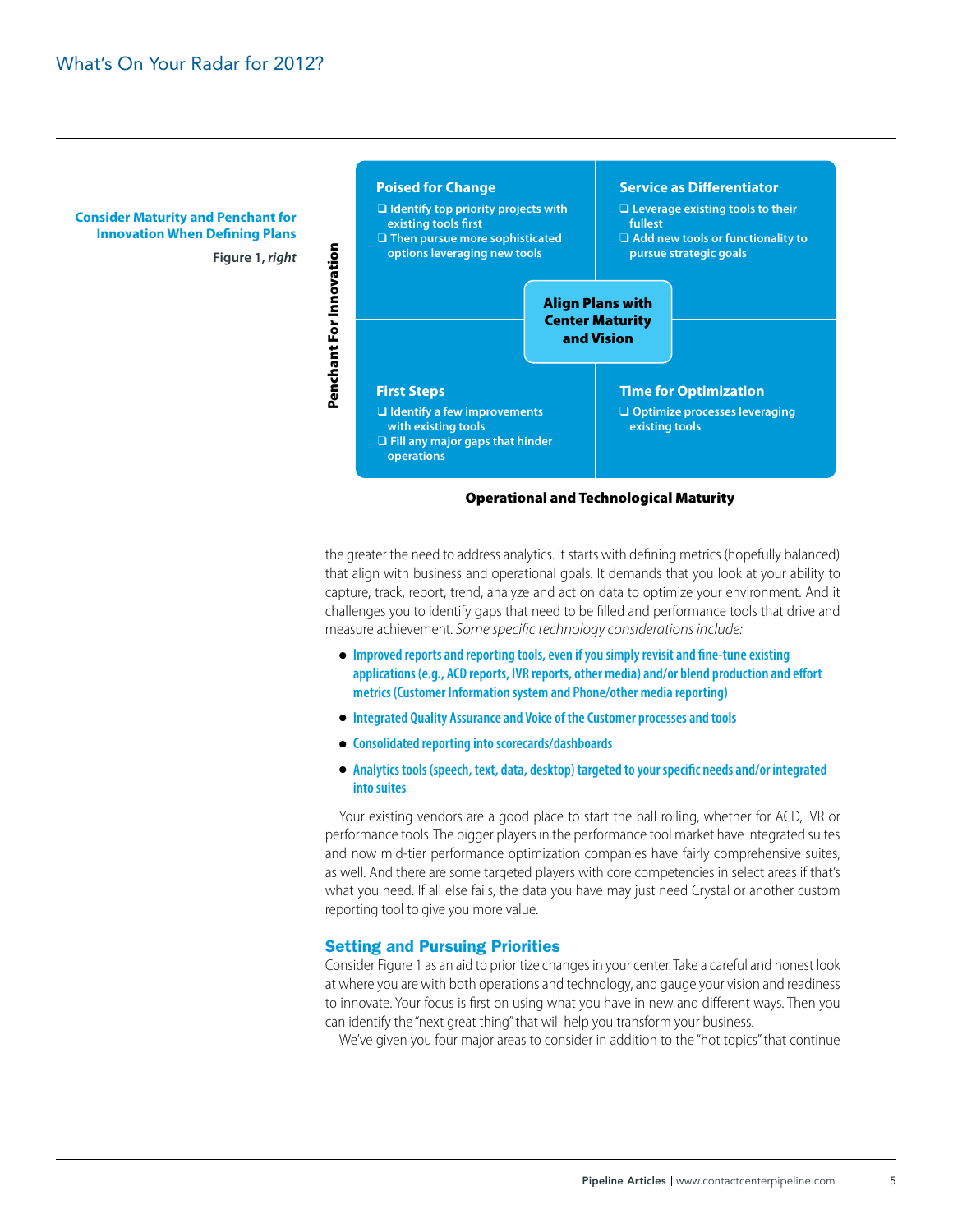to garner attention—e.g., social media, social CRM, outbound alerting, mobility, process optimization, cloud-based services (see "What's New, What's Hot," *Pipeline*, November 2010). Whatever lights up your radar, make sure that you take a careful look at what *really* applies to your business. Ask: Where is your pain? What is keeping you from achieving your corporate or contact center operations goals? Put up your hype guard; make the distinction between the razzle-dazzle and the real costs and benefits. Recognize the limitations of your resources—staff, time, money. Explore different ways to accomplish priority projects (e.g., through hosted/cloud-based services) to equip you to tackle more, move faster and accelerate benefits.

People and process elements must factor into every project you pursue. During implementation, take time to revamp business processes to take advantage of the new technology. [Don't do the same old things with the brand-new tool.] Assign resources on your team to make the changes and use professional services where needed to design, develop, and test your systems and applications. Post-implementation, make sure that you have a plan for technology support and management. Consider your needs for applying and leveraging the tools going forward. If analytical or other roles are necessary, make provisions to bring your staff up to speed. Make sure that there are clear accountabilities for implementing new functions, making day-to-day changes, conducting ongoing monitoring and testing, and trouble-shooting. Define the vendor/distributor role and include it in your contract.

#### It's a New Year

Our assessment of the market landscape reveals four key themes that have the potential to deliver the greatest bang for the buck: multimedia routing and reporting, desktop optimization, KM/wikis, and reporting and analytics. The need is manifest in almost all of our projects, and the industry buzz around them is palpable at conferences and other networking events. We hope they make it on y our radar in some form or fashion in the coming months, making 2012 an exciting year in which the contact center industry makes major strides to improve the customer experience and optimize operations by applying new as well as tried-and-true technologies effectively.  $\bullet$ 

Lori Bocklund is Founder and President of Strategic Contact.

- lori@strategiccontact.com
- $\hat{B}$  (503) 579-8560